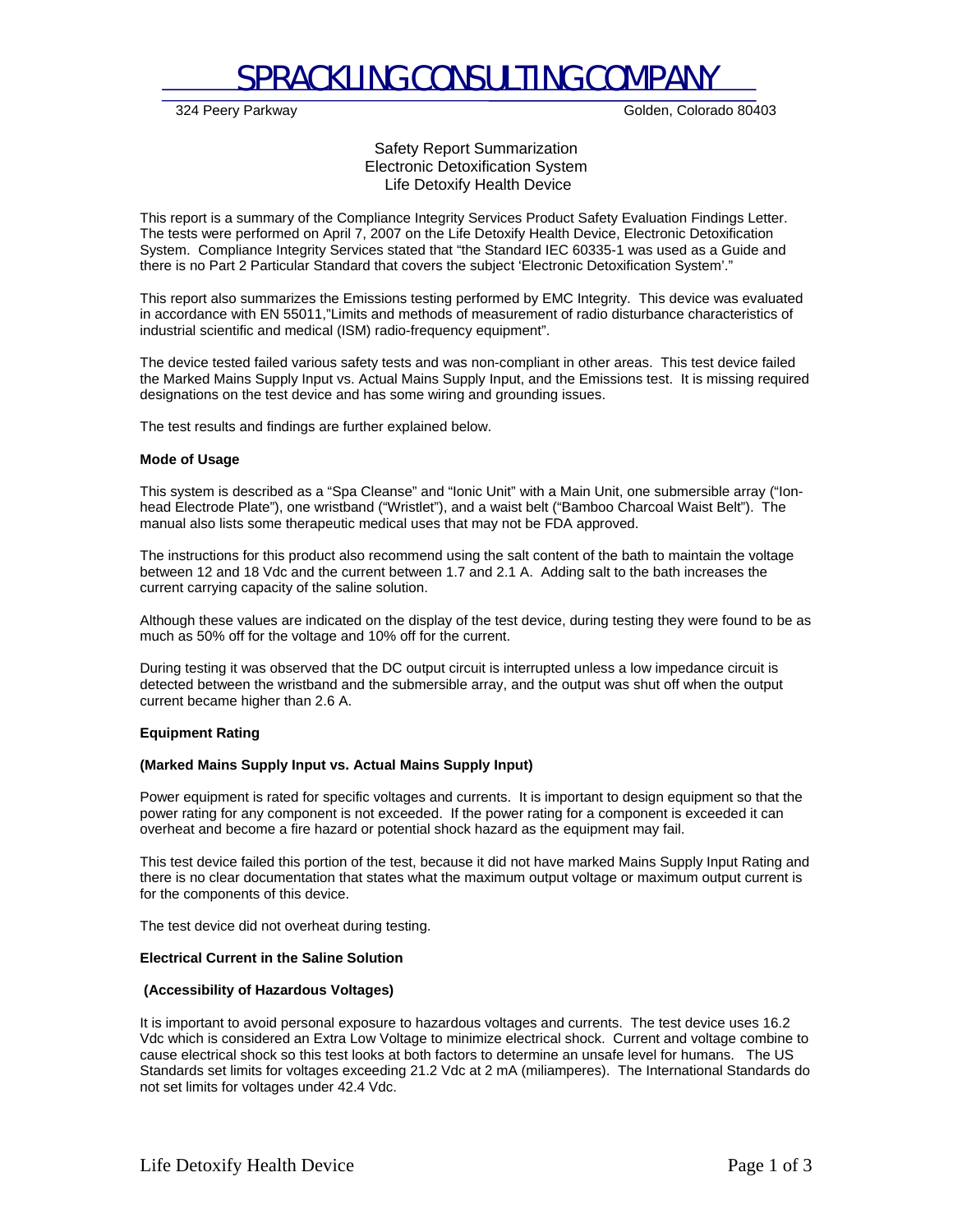# SPRACKLING CONSULTING COMPANY

324 Peery Parkway Golden, Colorado 80403

The DC Output circuit of the test device is considered accessible, because the user can come in wet contact with the electrodes in the Ion-head Electrode Plate and the Wristlet. It was noted that the electrodes in the array are enclosed and are not accessible (using the test finger probe) to the User. However because they are placed in a saline solution this circuit is considered to be "accessible" for testing purposes.

This test performed between the accessible electrodes in the Ion-head Electrode Plate passed for both US and International Standards.

This test performed between the accessible electrodes in the Ion-head Electrode Plate and the Wristlet passed for both US and International Standards

This test performed between the accessible Ion-head Electric Plate and electrical ground passed for both US and International Standards. Electrical ground can be any conductive surface at electrical ground such as plumbing including bathroom faucets.

## **(Leakage Current)**

The electronic detoxification system is designed to generate low levels of direct current (DC power) that flows through the user's body accessible through placing body parts in the saline bath with the Spa Module. Leakage current represents currents that should not be present and could result in electrical shock by touching two accessible components of the test device. Some medical devices are regulated to permit electrical current flow, but this device is not certified as a medical device. The United States and International standards require exposure to this electrical current to be limited.

The device tested passed this test for both US and International Standards. This device uses 16.2 Vdc. The International Standards do not set limits for voltages under 42.4 Vdc and the US Standards do not set limits for voltages under 21.2 Vdc.

This limitation of leakage current also applies to alternating current (AC or wall power). The test device passed this test for both US and International Standards.

#### **Output Short Circuit**

A short circuit is the connection between two nodes of an electrical circuit that are meant to be at different voltages resulting in a large electrical current. It is important that the output circuits or devices such as the heating waistband and Ion-head Electric Plate are protected against short circuits using fuses or circuit breakers to prevent potential shock and fire hazards.

The device tested complied with this test for the Ion-head Electric Plate because it did not overheat and the fuse and thermal protection worked.

This test device did not comply with this test for the heating waistband. The test was stopped before the device was damaged.

#### **Transformer Tests**

The following three tests are run specifically on the transformer used in this device. A transformer is a device that transfers electrical energy from one circuit to another by magnetic coupling without requiring relative motion between its parts. In this case the transformer is used to reduce the voltage from 120 V to 16 V. It is important that transformers work correctly otherwise they can be a potential shock and/or fire hazard.

Power transformers are typically third party certified for safety and operation such as Underwriter's Laboratory or UL. The transformer in the device tested did not appear to have third party cerification.

#### **(Dielectric Strength)**